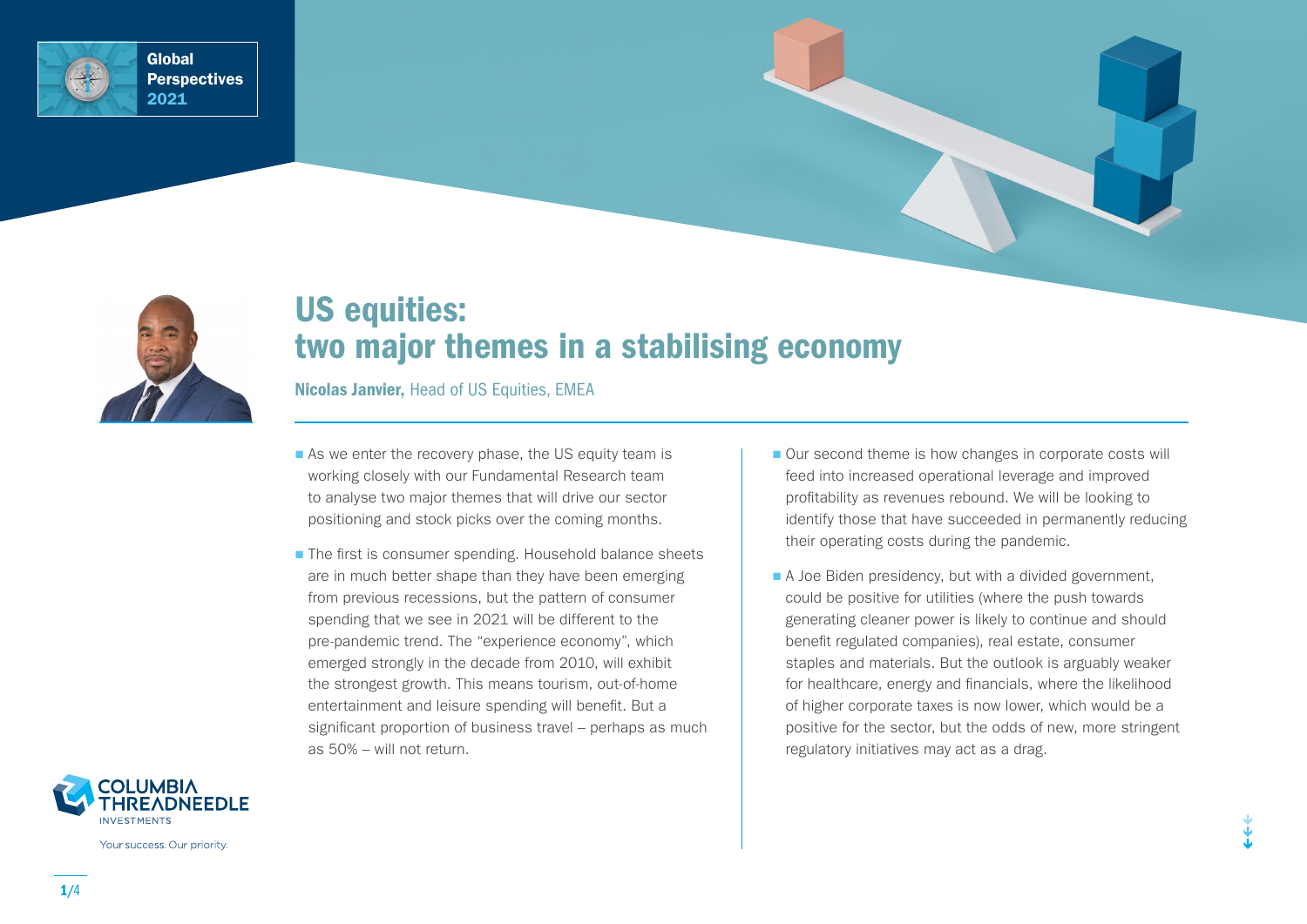

## With the prospect of early access to effective vaccines getting steadily stronger, the major question for investors in US equity markets is how to position their portfolios for an economy returning to normal after the Covid-19 shock?

This question begs many others. How long will the normalisation process take? To what extent will this be a "new normal" rather than a reversion to the pre-pandemic status quo? What difference, if any, might a new US administration make?

Against this background, the US equity team is working closely with our Fundamental Research team to analyse two major themes that will drive our sector positioning and stock picks over the coming months.

*The rebound will look different to previous phases when economies were emerging from recession, because this time household balance sheets are in much better shape*

### The US consumer

1 Source: Bureau of Economic Analysis.

The first of these is the recovery in consumer spending. We believe the rebound after the pandemic will look different to previous phases when economies were emerging from recession, because this time household balance sheets are in much better shape. Despite the significant hardship that Covid-19 has caused among lower-income groups, many middle- and upper-income households are emerging from the downturn in excellent financial health. The savings rate in the US rocketed during 2020 to reach the unprecedented level of 32% in April<sup>1</sup>, reflecting the lack of spending opportunities during the pandemic as consumers' freedom of movement was restricted and many businesses temporarily closed.

However, we believe the pattern of consumer spending that emerges during 2021 will be different to the pre-Covid world. During the pandemic,

consumers unable to travel and spend on hospitality and leisure activities started spending more heavily on goods for their homes. We expect this trend will reverse as the "experience economy", which emerged strongly in the decade from 2010, returns to growth. Tourism, out-of-home entertainment and leisure spending will all benefit.

However, consumer demand in other areas will most likely be curtailed by the acceleration in the "virtual economy" seen during the pandemic, with activities such as video conferencing becoming a feature of everyday life. We believe remote working will remain at elevated levels and a significant proportion of business travel – perhaps as much as 50% – will not return.

This may have major impacts in many areas. Patterns of mass transit usage and office occupancy will most likely change, and city centre services that cater for office-based workers might see revenues contract. Airlines and hotel chains that have positioned themselves to benefit from pre-Covid trends in business travel may face big challenges.

### One to watch: operational leverage

A long-term decline in business travel is part of the second major theme we have identified: changes in corporate costs that will feed into increased operational leverage and improved profitability as revenues rebound. During the crisis companies made deep cost cuts, deferred capital spending and reworked business processes to protect profits and liquidity. Our research suggests that while some will have to add costs back as their revenues grow, others have reorganised in ways that will result in permanently lower operating expenses.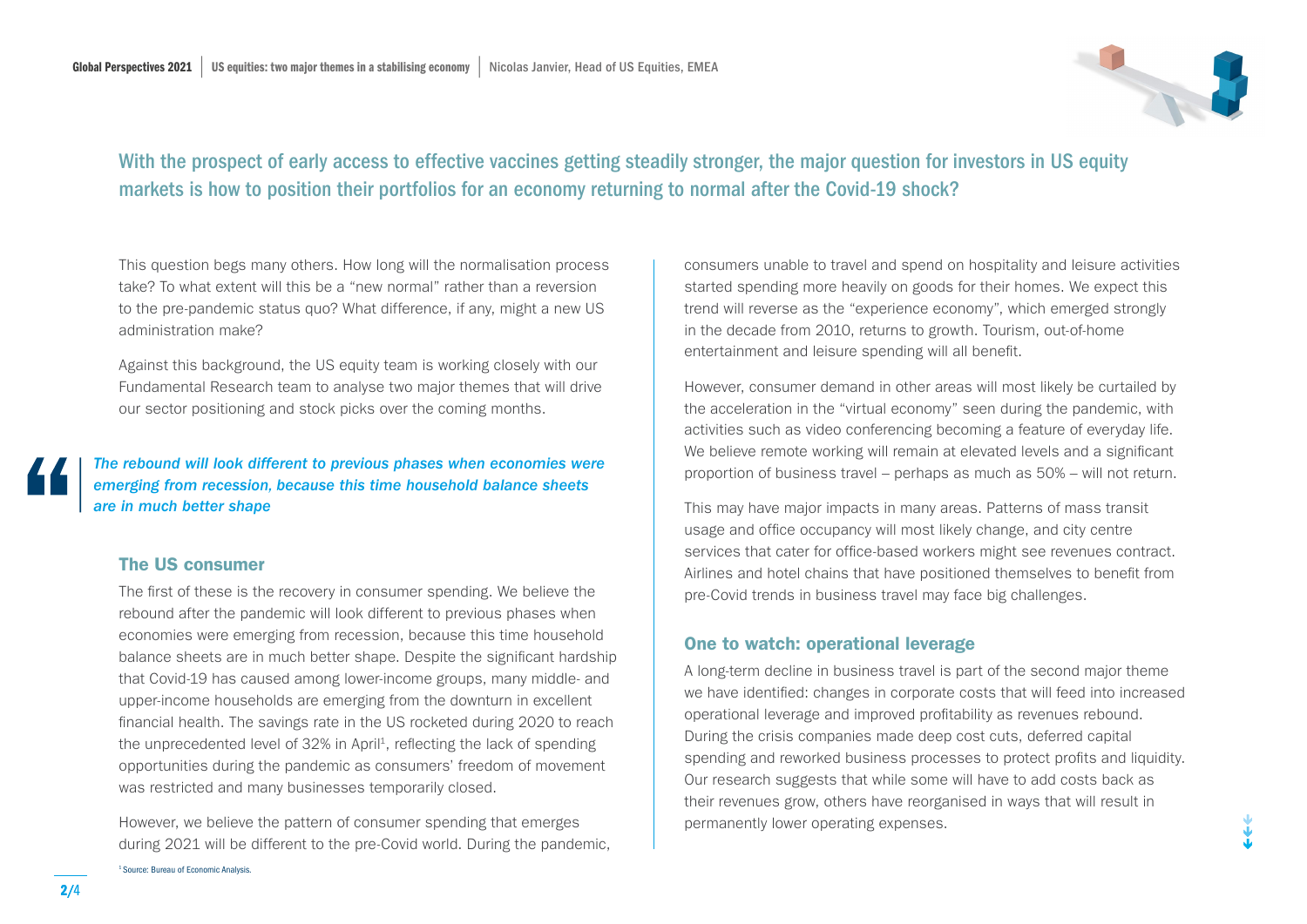One of our key areas of analysis over the coming quarters, therefore, will be to identify those companies that have succeeded in permanently reducing their operating costs during the pandemic. This may be a result of restructuring and changing working practices in response to an unprecedented crisis, or it could be due to greater use of data and technology to optimise operations.

Either way, the improved operating leverage these companies have created will fuel sustained improvements in profitability through the next business cycle. It is also our job as investors to analyse which companies will not succeed in this way – and our research intensity enables us to look through the short term to find these longer-term winners and losers.

Naturally, the incoming US administration will also affect the business environment, although we expect a divided Congress to limit its scope for action. However, we are paying close attention to President-elect Biden's cabinet nominations and his picks for the heads of the regulatory agencies for any indications of the new policy direction.

Our research does indicate that there will be clear sector winners and losers in a Biden presidency. For example, among the winners will likely be utilities, where the push towards generating cleaner power is likely to continue and

*The incoming US administration will affect the business environment, although we expect a divided Congress to limit its scope for action*

should benefit regulated companies in this sector. Divided government creates a more challenging path for tax reform, but even with lower rises in the corporate tax rate, regulated utilities can pass the costs on to customers.

We also see winners in the consumer staples, real estate and tech sectors, but are not as bullish on healthcare, utilities and financials

where, in the case of the latter, the picture is somewhat mixed. The likelihood of higher corporate taxes has decreased, which would be a positive for the sector, but the odds of new, more stringent regulatory initiatives may act as a drag.

Much about the political backdrop remains unresolved. But we are confident that understanding how individual companies are likely to perform in an environment dominated by the two major themes that we have identified – the consumer spending rebound and changes in companies' operating leverage – will yield significant opportunities over the coming quarters. This is a situation that strongly favours an active, bottomup approach to stock selection based on fundamental research.

3/4